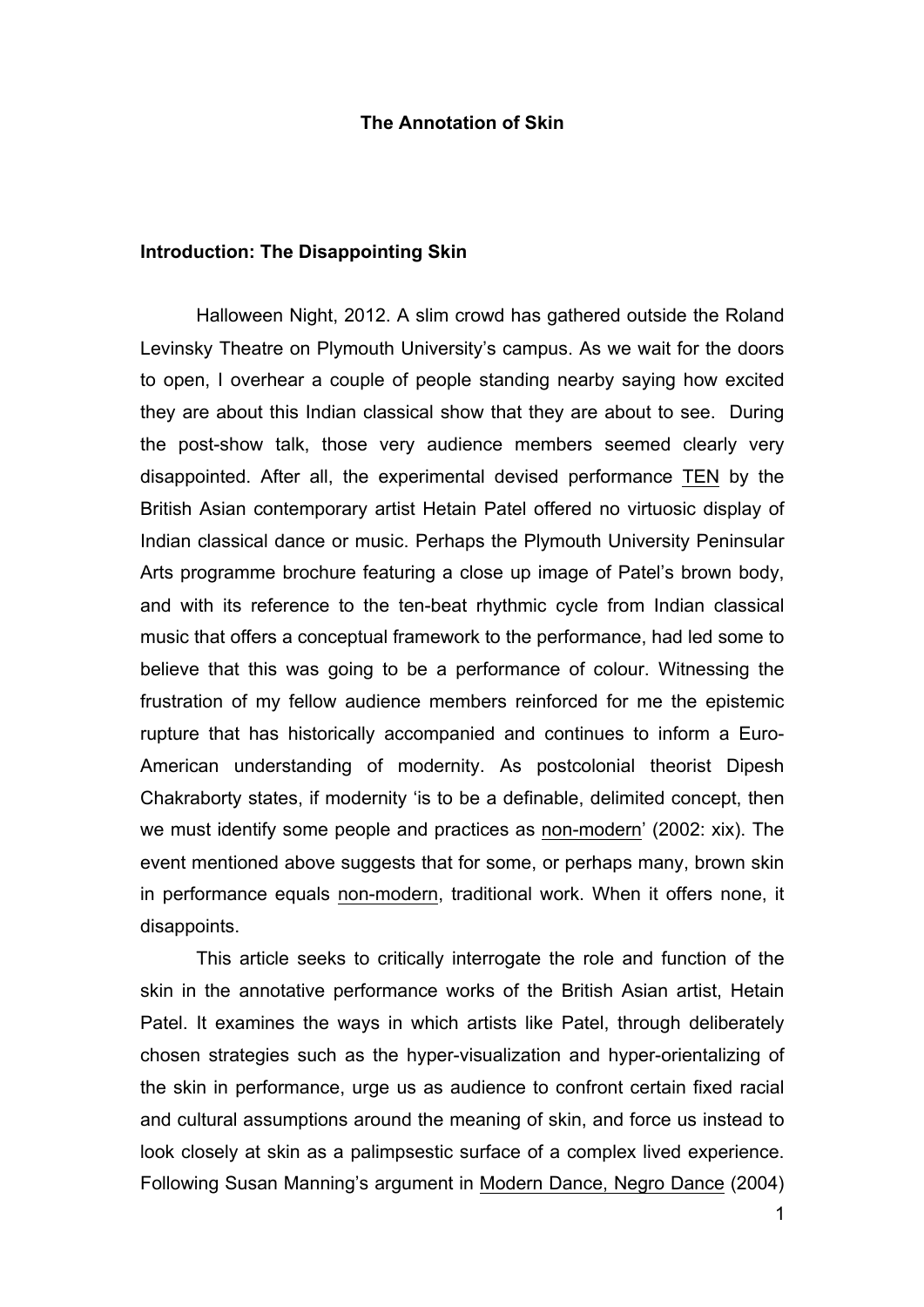that culturally marked bodies of colour derived their meaning from unmarked and meaning-neutral Whiteness through centuries of racial domination, the Asian skin is read here as an already marked surface that is then further marked or annotated in the process of a performance. Patel's skin-work is therefore analysed as annotative practices that write new meanings for orthodox and stereotyped representations of Asianness.

Beginning with an overview of contemporary philosophical thinking around inscription, and recent critical studies on skin as a semiotic and lived surface, this article notices some of the most notable experiments with skin that have emerged in Euro-American performance art since the 1970s, and in European avant-garde dance since the late 1990s. These works are offered as a genealogy of skin-work within which Patel's annotative skin-based performances are then located [{note}]1. I conclude with a discussion of Patel's 2005 performance/photography series Sacred Bodies, and his 2010 physical theatre work TEN, both of which deploy the skin as a radical annotated surface to expose and interrogate vexing questions around heritage and cultural memory.

### **Skin, Inscription, Annotation**

In post-war European philosophy, the metaphor of inscription as an invisible socio-cultural process that writes upon the body and regulates, disciplines or controls it, has been one of the most significant conceptual paradigms since Michel Foucault, for whom 'the body is the inscribed surface of events' (1991: 8). Foucault's desolate view of a body that can never escape inscription or control is not wholly shared by feminist scholar Elizabeth Grosz, who in her seminal work Volatile Bodies (1994), argues that bodies have agency in spite of being inscribed upon, and that they 'function interactively and productively' (xi). Furthermore, Susan Foster also reminds us that the task of the scholar is not simply to notice how history writes upon the body but also 'to uncover how bodies write, to corpo-realize writing' (Foster, 1996: xiv).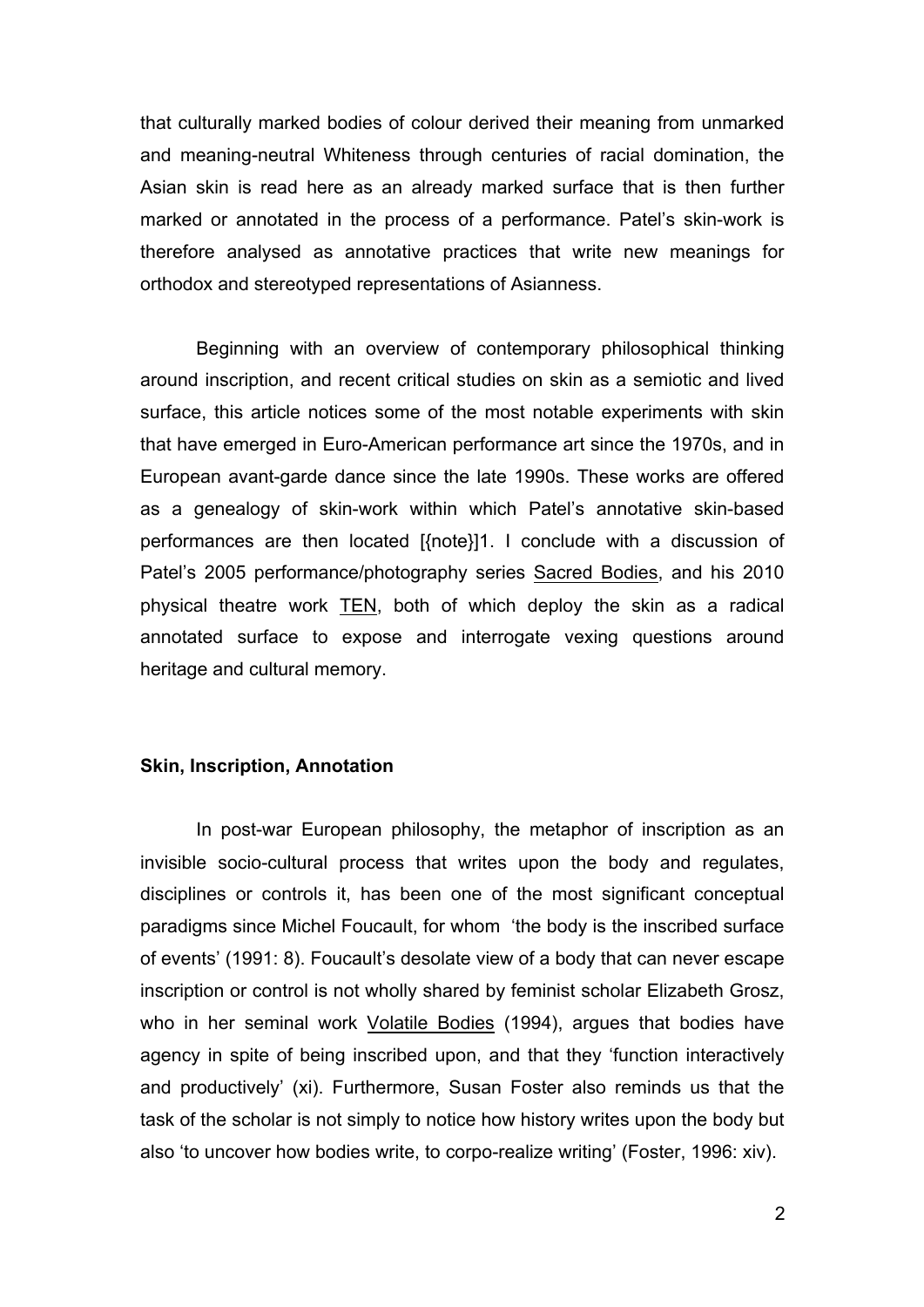Along with academic and feminist attention to inscription as a gateway to discussions on embodiment and subjectivity, the skin has emerged as one of the most valuable sites or surfaces through which debates on interembodiment have emerged. In Sara Ahmed and Jackie Stacey's 2001 edited volume Thinking Through the Skin, the skin becomes the subject of a number of thought-provoking studies that critically reflect on the fleshy and porous boundaries between our bodies and the world: skin 'opens our bodies to other bodies: through touch, the separation of self and other is undermined in the very intimacy or proximity of the encounter' (2001: 6).

In recent years, another fascinating study on the skin has been offered by Steven Connor, whose interdisciplinary work, The Book of Skin (2004) privileges the epidermal layers of our bodies as one of the most powerful sites of representation and self-representation. Connor suggests that:

The skin is pervasive not only in critical and cultural theory but also in contemporary life. Everywhere, the skin, normally as little apparent as the page upon which is displayed words we read, is becoming visible on its own account; not only in the obsessive display of its surfaces and forms in cinema and photography, in the massive efforts to control and manipulate its appearance by means of cosmetics and plastic surgery, and the extraordinary investment in the skin in practices and representations associated with fetishism and sadomasochism, but also in the anxious concern with the abject frailty and vulnerability of the skin, and the destructive rage against it exercised in violent fantasies and representations of all kinds. (2004: 9)

The Book of Skin draws upon a range of human practices to reveal 'the powers of the skin, as substance, vehicle and metaphor.' (2004: 9). Connor astutely reminds us that the skin's etymological origins reference our deepseated dread for the surface of the body:

The horror at the skin survives both in the word 'horror' itself,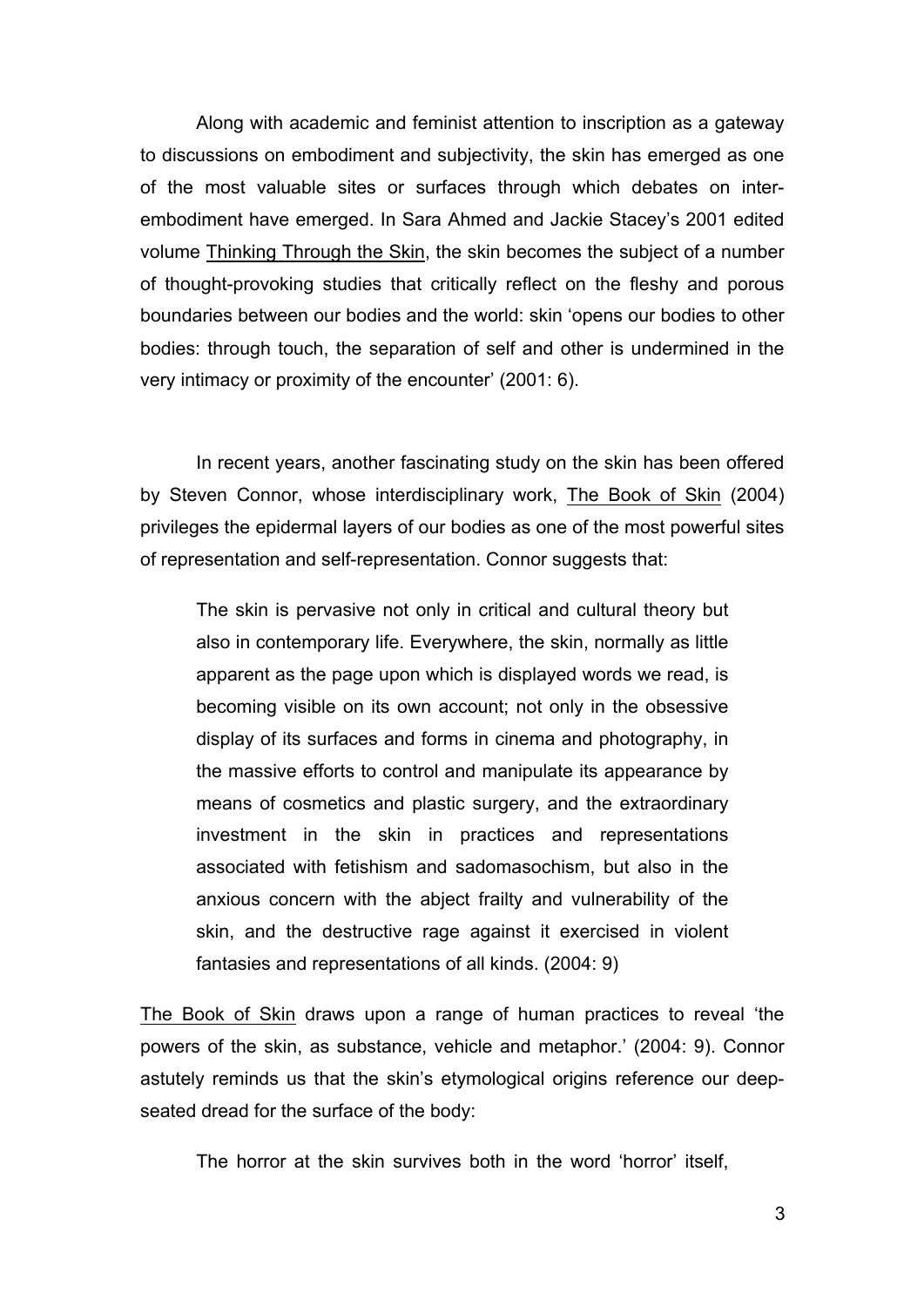which signified in Latin the lifting or horripilation of the skin, and in allusion to the hide which may linger in the word 'hideous' (2004: 12).

Following Connor, we could read skin as one of the most significant players in colonial encounters, the horror at the sight of which so profoundly shaped our world and our world view, and the hideousness of which continues to infect the way we construct versions of our own identity in relation to those of others. If feminist theory offers inscription as a useful metaphor for understanding the ways in which bodies are produced or produce themselves, then annotation can also be understood as a valuable metaphor for understanding skin and bodies that are marked and further marked by colonial, postcolonial and neocolonial processes of identity construction.

## **The Epidermalization of Performance**

My fascination with skin led me to research how its structure or composition and its functions are described and defined in both western and non-western medicinal studies. In European mainstream medicine, the skin is believed to fulfil a number of functions: it insulates, regulates, senses, synthesises, protects, acts as a barrier, excretes, absorbs, heals and repairs. In non-western medicinal practices such as Ayurveda, the skin is believed to be comprised of not three but seven layers. It acts as a mirror, reflects the body's interiority, balances, nurtures, transforms sensations, regenerates. I was struck by how the functions of the skin in both western and Ayurvedic medicine are similar to the many functions of performance: to synthesise, absorb, excrete, balance, nurture, transform, repair and regenerate ideas and lived experience.

While researching the potency of skin as a radical surface for annotation in performance, my thoughts first turned to the obvious problem of colour politics surrounding the skin, and how the skin as a value-laden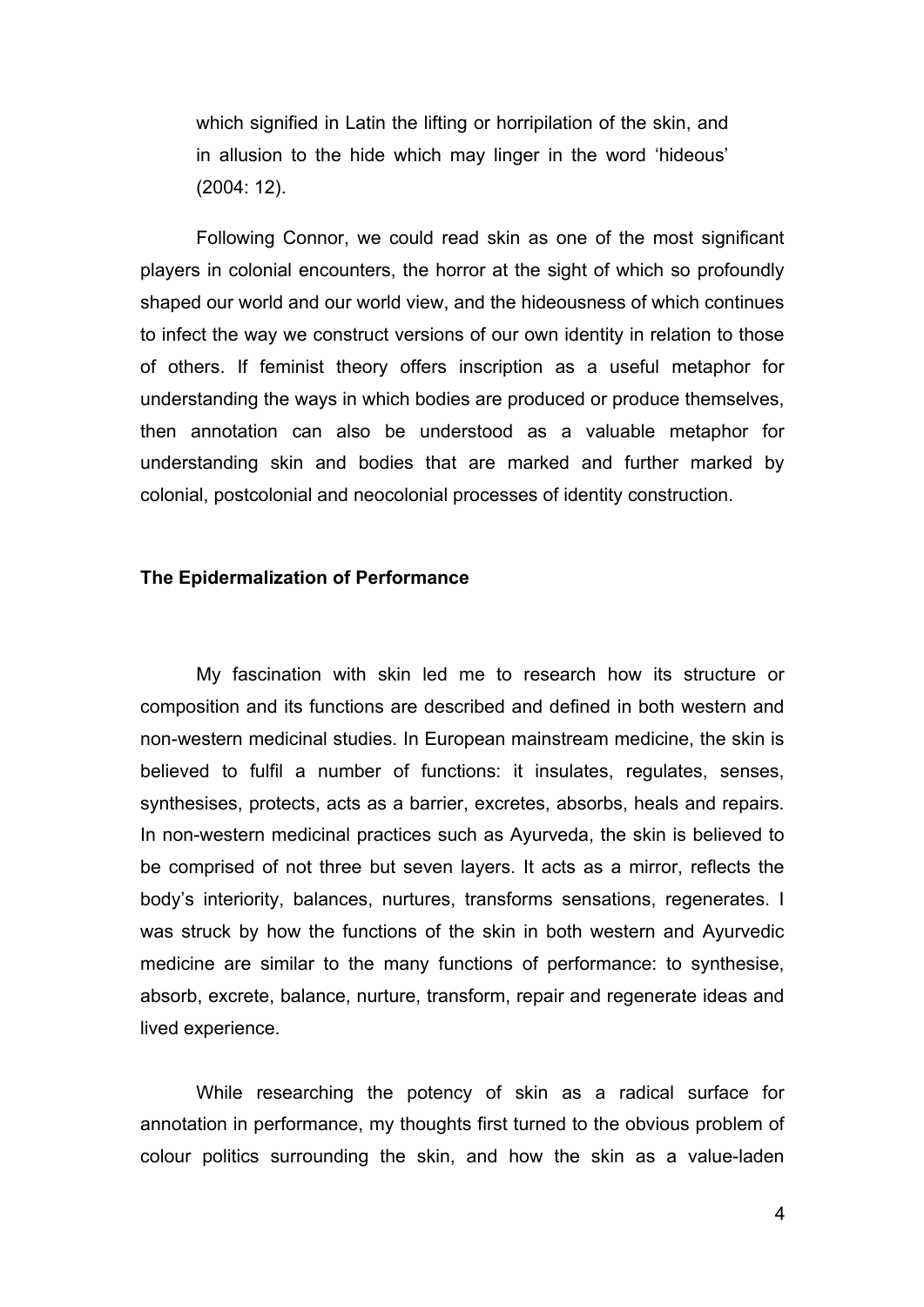signifier is received and read during the act of a performance (as indeed it was during Patel's performance in Plymouth mentioned earlier). In his celebrated work Black Skin, White Masks, Frantz Fanon referred to the 'epidermalization of inferiority' inherent in race relations (2008 [1952]: xv). In Fanon's work, skin has a profound impact, physically and psychically, in what he calls the 'epidermal racial schema' (2008 [1952]: 92): the skin plays a crucial role in constructing difference. But reading culturally marked or coloured skin and the semiotic problems it poses in performance is not the only place where I want to locate this discussion. Let us move on from pigment to movement. The first area of critical enquiry is to see how the skin may serve as a useful conceptual metaphor for us to respond to at least two queries that have become important in discussions around representation in contemporary dance: firstly, what constitutes movement? And secondly, what is movement constitutive of? [{note}]2

The skin is paradox embodied. It is the heaviest human organ, but we never feel or sense its weight. As the largest organ of the human body, the skin, which appears to our visual field as a seemingly stable and static surface, is produced through and comprised of dynamic movement. Cells move up through its various strata (the epidermis, the dermis and the hypodermis), changing their shape and composition all the time. There is constant movement in skin. Mike Pearson, in his keynote speech at the 2014 International Federation for Theatre Research conference at the University of Warwick (UK), drew conceptual metaphors from geology and archaeology to respond to the idea of stratification in theatre. In geological rock formations, Pearson noted, the deeper you go, the older it gets (Pearson, 2014). But if we use skin as a metaphor to think through performance, or movement, then we encounter the very opposite phenomena: the older layer of reduced movement or non-movement is at the top, on the surface which is visible, whilst the youngest, the newest or the fastest movement in skin lies underneath, completely hidden and unmanifest to the eye. In skin, therefore, movement offers an accumulative and generative function (i.e. cells accumulate and are also generated through movement), but movement is essentially reductive in nature.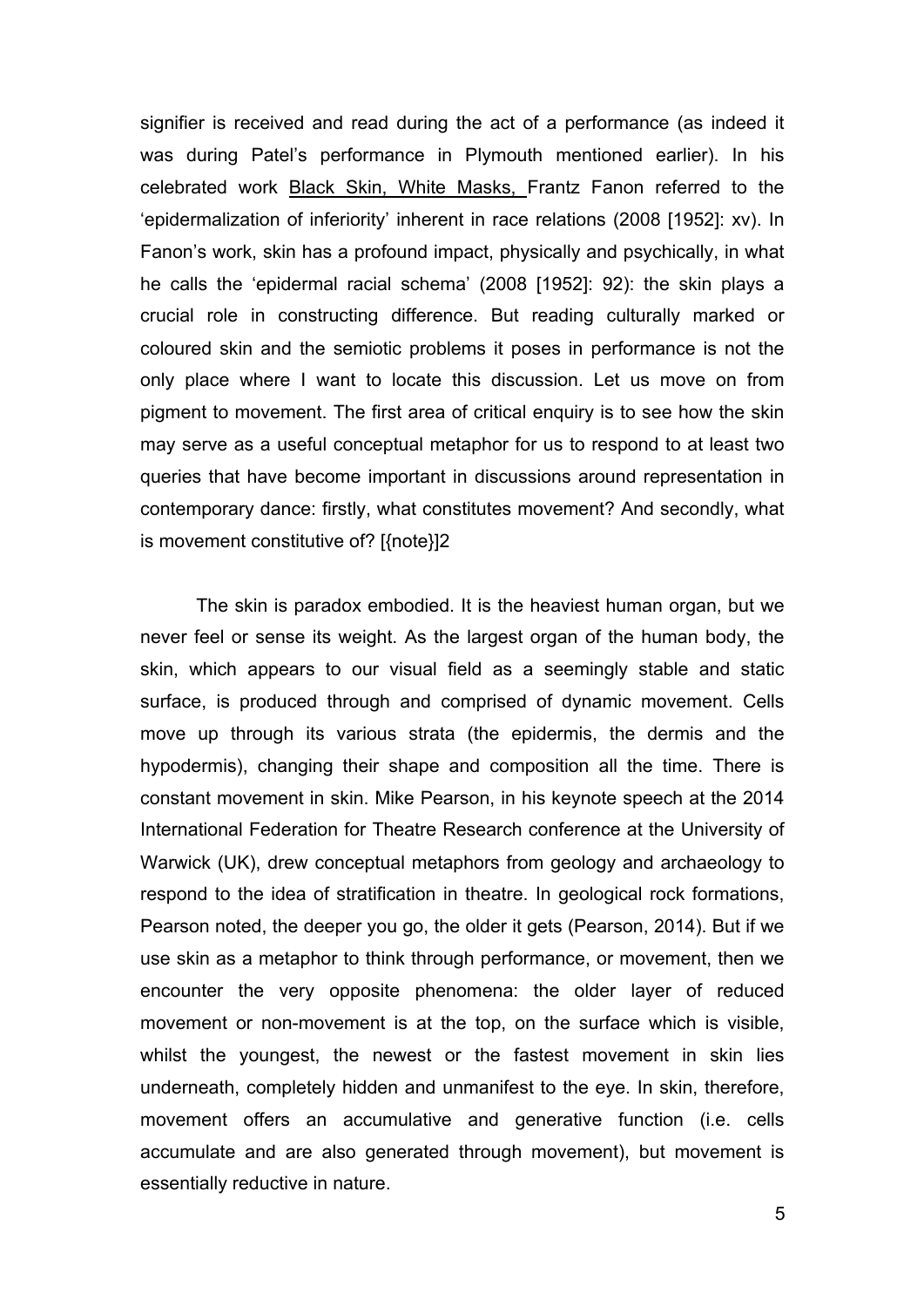This function and nature of movement in skin finds a startling echo in Andre Lepecki's suggestion at the turn of the  $21<sup>st</sup>$  century that 'the contemporary European dance scene can be qualified by one term: "reduction" -- of expansiveness, of the spectacular, of the unessential.' (1999:129). Speaking of the pronounced interest in bare skin in the late 1990s European contemporary dance works of Vera Mantero (Portugal), Boris Charmatz and Jerome Bel (France) and La Ribot (Spain), Lepecki asks:

What can be inferred from this increasing display of the bare body in contemporary dance, of this eruption of the body as matter, the body in its epidermal strength, in its massive presence? (1999:129)

Lepecki's response to this question notices a fruitful alliance between performance art and dance in 1990s Europe, in which

the simultaneous reduction of "theatrics" and the emergence of the body's naked presence in contemporary European avantgarde dance complicates what has been, until recently, unproblematically called "dance". (1999:129)

Nearly two decades on, bare skin in European avant-garde dance seems to have lost some of its earlier urgency and bite, but the partnership between performance or live art and choreography continues in the risk-taking and experimental interventions of artists such as Hetain Patel. Moreover, revealed and annotated skin, if not the nude body, has featured prominently in Patel's interdisciplinary works, which move through the permeable boundaries of a number of artistic disciplines including fine art, performance art, sculpture, theatre and choreography.

Before moving on to examine Patel's embodied interdisciplinarity, it is necessary to reflect on some of the most memorable moments in performance art that involves skin-work. The attraction for human skin, its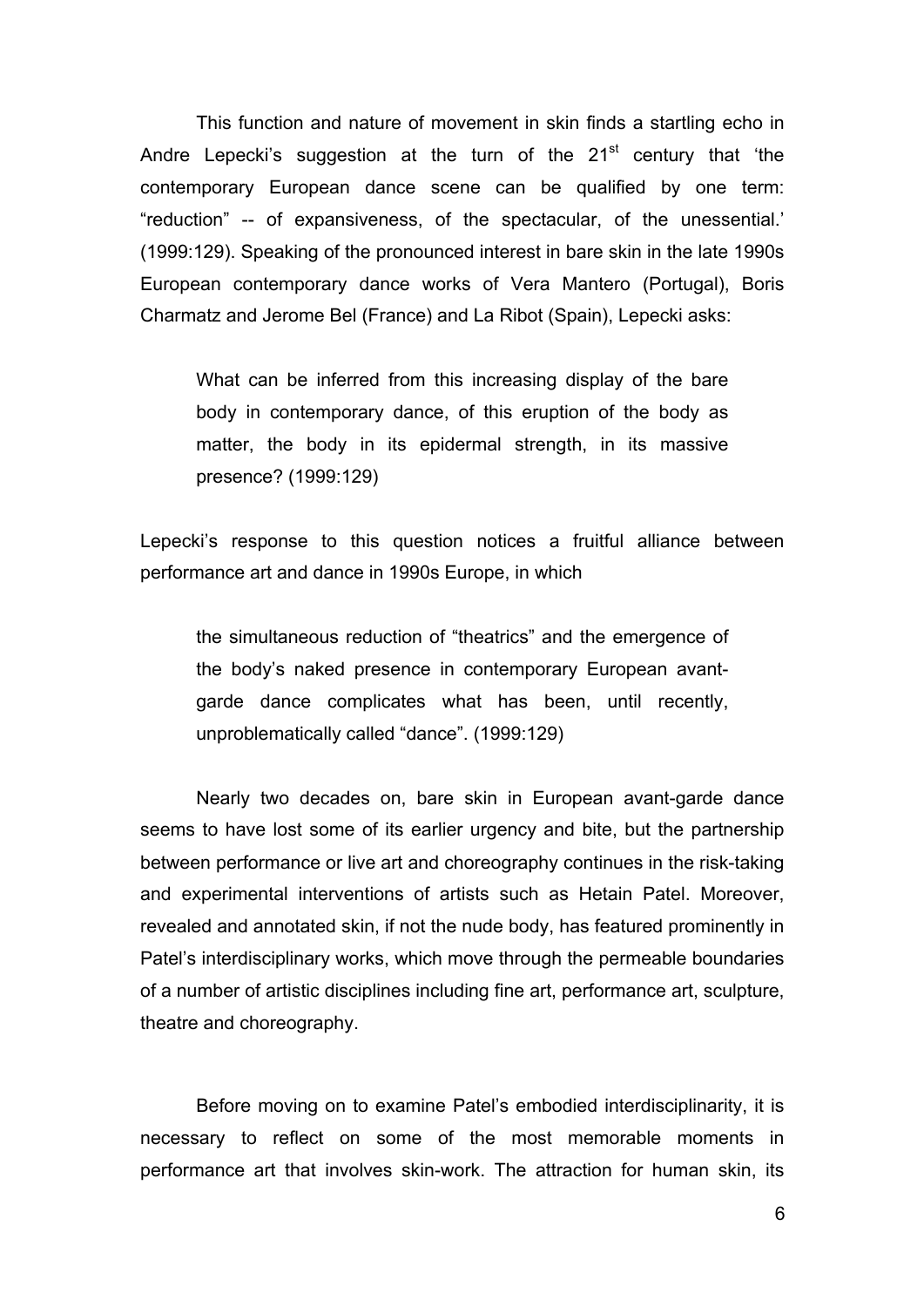potency as a living surface for self-inscription and transformation and its potential for producing affect through a performer-audience inter-subjective experience has had a solid presence in the history of performance. In the Anglo-American world, the skin, along with the body, has received intense attention from performance and live artists from the 1970s onwards. The list of artists who have used the body's surface as a site of resistance and a source of identity politics is exhaustive. Three examples help elucidate this point. In the 1975 piece The Lips of Thomas, Marina Abramovic used a razor blade to etch a five-pointed star on the skin of her stomach, then lay down on an ice cross, her bleeding skin becoming a potent and radical site for an incisive critique of communism and cultural orthodoxy. In Stelarc's Suspensions, a series of installations that have been performed since 1988, the artist's body was suspended and wired by hooking the skin in several places, exposing the vulnerability of the human subject and yet also the body and skin's phenomenal tensile strength. As Steven Connor notices in Stelarc's work,

The hung person is of course reduced to an object, a mere carcass. They are wholly vulnerable and available. But they are also supported, borne up by the mortification they elect to have to bear. Suspension gives a curious compensatory sense of protection. Language gives us another literalisation here; of the person in this appalling condition, it must be said that they literally depend upon their own skin. (2001: 44)

Ron Athey's performance art works often involve 'eking out a volatile space for scores in the skin, spilled blood, ritual pain, and the sensate orifices of his body' (Johnson, 2013: 10). In these well-known works of Abramovic, Stelarc and Athey, and in the practices of performance artists such as Vito Acconci, Orlan, Bob Flanagan and many others, the brutalised skin is called upon to reveal a complex subject-object relationship, one in which the exterior skin lays bare the interiority of human experience.

Kathy O'Dell, in her book Contract with the Skin, suggests that in most performance art works of the kind mentioned above, it is the performer's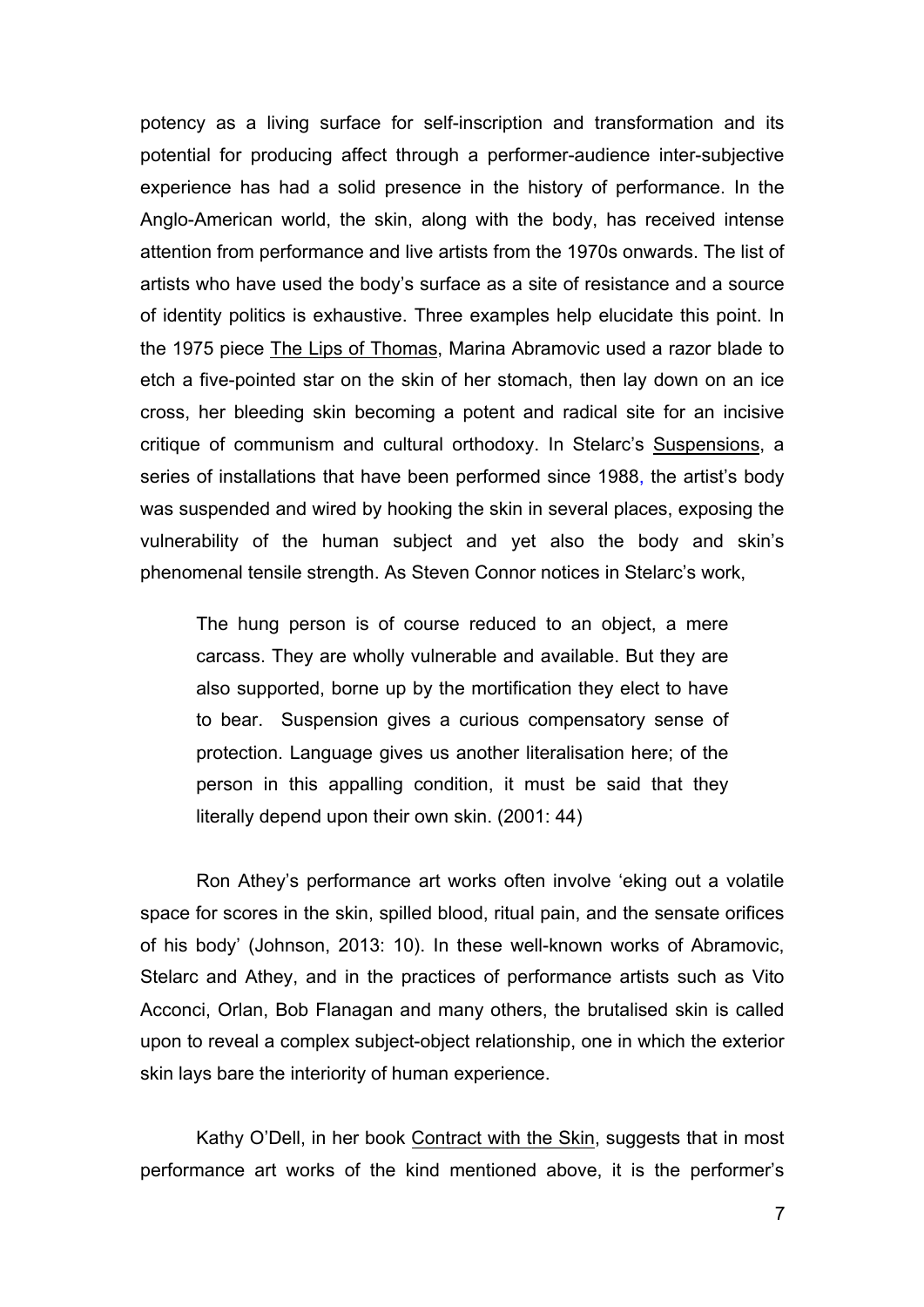contract with the audience that is carefully examined and brought under scrutiny: the real power of the agreement between the audience and the performer lies in the structure of the contract, and skin helps to redefine the terms of that engagement. Performance art, according to O'Dell, is interested in dramatizing the importance of a transaction between audience and performer that is often overlooked or taken for granted (O'Dell, 1998: 2). It is with these notions of a subject-object divide and the performer-audience pact that I turn to the work of the British Asian Hetain Patel. Here the skin also plays a crucial role in making visible that invisible contract between doer and onlooker, although in ways and methods very different from the aforementioned performance art works.

# **Punctured by the Gaze: Skin in Patel's Sacred Bodies (2005) and TEN (2010)**

Like many other performance artists, Hetain Patel's practice demands that his audience attend to the taken-for-grantedness of the unwritten pact between the performing body and the gazing eye. Since his early days studying Fine Art as an undergraduate student, Patel had always been interested in writing and inscribing as cathartic processes (Patel 2012), which were documented through a range of formats including photography and film. Patel's earliest forays into writing on different media were spurred by his interest in creating sculptural forms out of written texts, but his engagement with a more bodily encounter with inscribing and writing transpired accidentally when he noticed how rich the visual signifier of his framed and inscribed brown body became to the eye of the photographic lens. As a young artist whose concerns predominantly centred on making sense of his dual identity as British and Asian, Patel found the surface of his body to be a valuable site for experiments in self-portraiture. For a period, 'the different skins' as he calls them (Patel 2012) in photography, live work and video coexisted in parallel, until he began to be centrally engaged in the live body.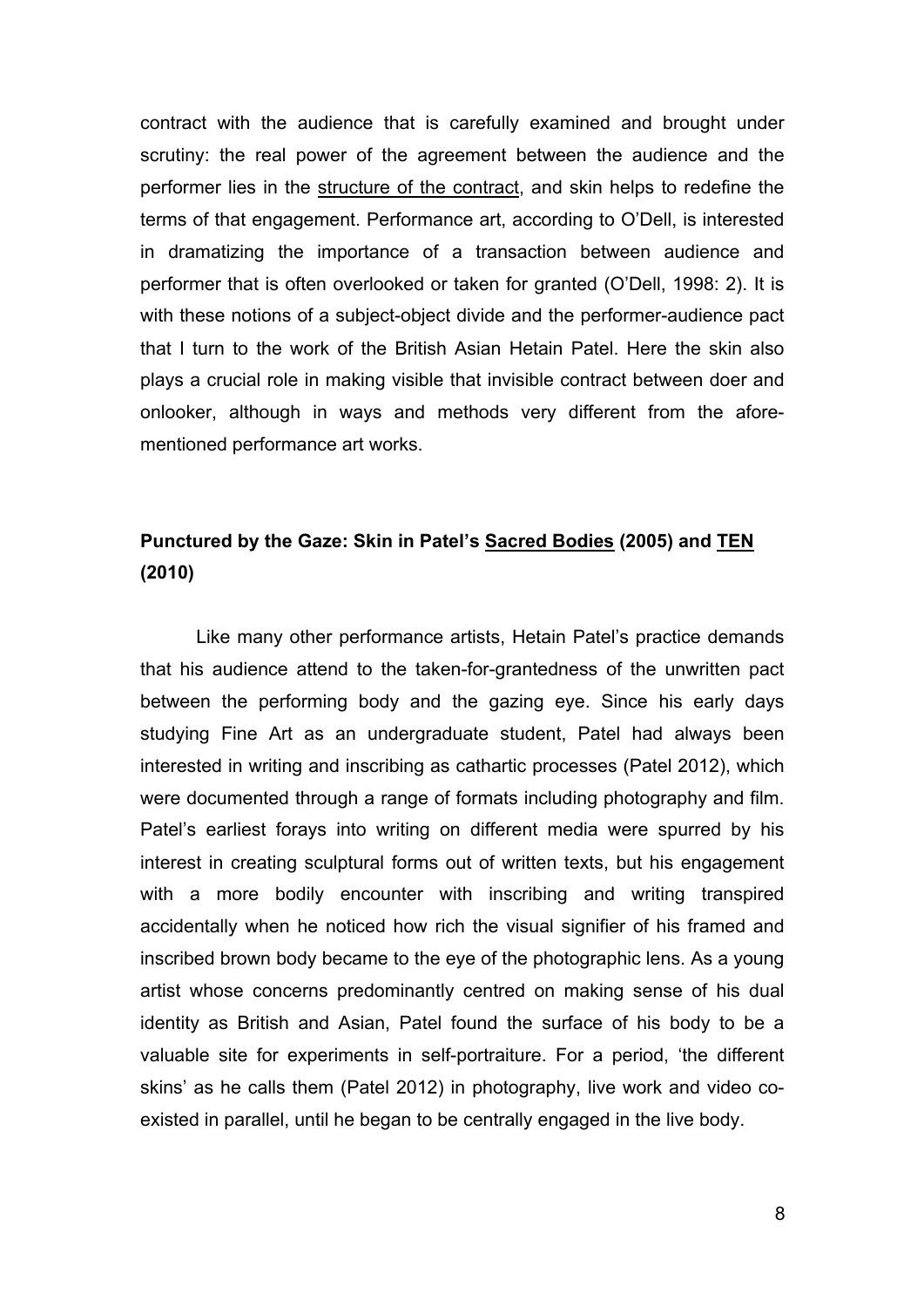Patel's Sacred Bodies (2005) explored his skin as a site for discussions on cultural identity to be housed. For Patel, the marking of the exterior skin involved transforming and playing with the visual signifiers of identity (face and body), and self-imposing a second layer of colour onto his own alreadycoloured and culturally marked skin. Patel used non-permanent stain (mehndi and the red powder kanku), both of which are commonly associated with Hindu religious rituals. Mehndi is also a highly gendered substance, mostly used by women of the South Asian subcontinent to decorate their palms. [{note}]3. By marking the skin of his torso in intricate mehndi patterns traditionally associated with female rituals, Patel seemed to offer his body as an emasculated object of colonial power and desire, as flesh that is overwrought, spectacular and unnerving.

Instead of permanent tattooing, Patel was drawn to the idea of reapplying the same substance, annotating, re-annotating and re-defining marks and patterns onto his skin. As he mentions in a personal interview (Patel 2012), his Indian heritage and background was a dislocating concept for him. Patel was born and raised in the United Kingdom to Indian-Gujarati parents, and the stage at which he received or was presented with an Indian 'native' culture was already defined or prescribed for him. Therefore in Sacred Bodies, Patel kept re-defining the marks on his body for himself but the audience received the photographic art of Patel's mehndi-tattooed body as a given, as a finished product to be gazed at; they were not let in to the live process of skin marking and transformation but saw only the final stage, where they were presented with the visual image. In Sacred Bodies, Patel wanted his audience to receive his body as a fetishized object, just as he received his 'Indianness' or 'Asianness' from his Gujarati parents as a highlyfetishized cultural heritage.

If we position Patel's practice within a genealogy of live art works that involve skin transformation, then some crucial questions arise. I realize that the practitioners I mentioned earlier - Abramovic, Stelarc and Athey - offer forms of annotation or self-annotation that are very different from Patel's. In the works of all three practitioners, the skin communicates but it also receives: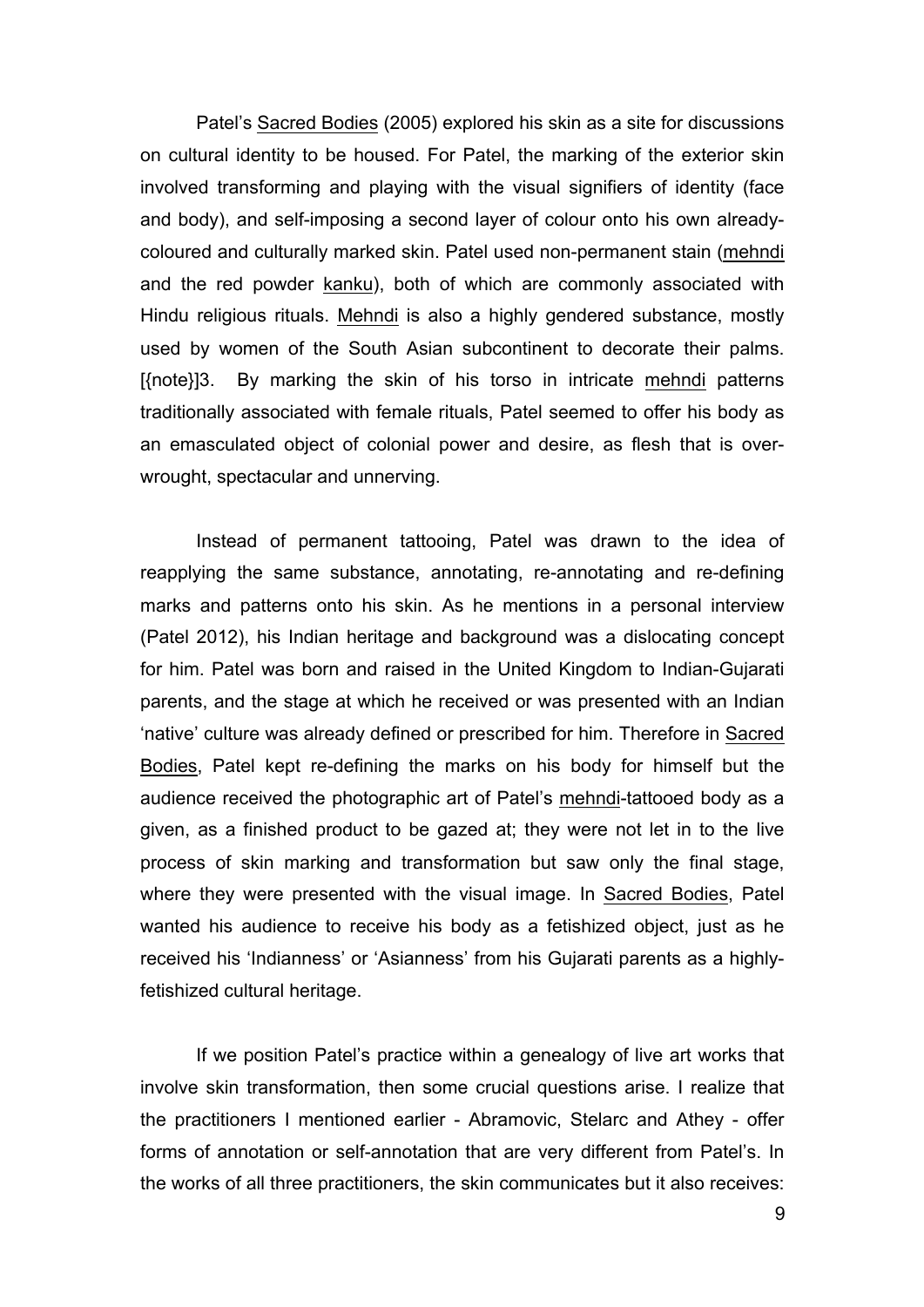it receives pain through a physical opening up of the skin. In Patel's work, one might argue, the skin only communicates and does not receive any pain: it is never cut open, sliced, hooked or punctured. But could we take a moment out from our reverence for bleeding skin, and the hierarchical privileging of physically painful acts in live and performance art, and cast our thoughts to skin that does not bleed but is nevertheless punctured? In other words, what about the pain of inhabiting skin that can never escape being marked Other, that derives its meaning from Whiteness, and which is constantly marked and punctured by the colonial and orientalist gaze?

In bringing up the notion of a gaze that punctures, I am nodding at Roland Barthes' Camera Lucida (1989) here, which offers a fascinating analysis of image and representation as captured by the photograph. Barthes suggests that the photographic image is comprised of two elements, the studium and the punctum. Whereas the studium refers to the constructed elements of the image, and that which the viewer is trained to see, the punctum is the 'gap' or 'hole' or 'wound' in the image that the author suggests 'rises from the scene, shoots out of it like an arrow, and pierces' (1989:27). Whereas Barthes suggests that the viewer's gaze is punctured by the image, I propose here a reversal of the same concept: that the gaze itself can puncture and wound the image or the skin and by extension, the body and the person. The photographed and received image in Patel's Sacred Bodies*,* I would therefore argue, is a deliberately constructed body, composed and framed carefully and intentionally, a studium to invite and seduce the viewer trained to see an exotic Asian body in order to expose the viewer's active act of puncturing through gazing. This act of puncturing the body can also be read as another act of annotating, of marking the body. The viewer, therefore, annotates the skin or body of the performer through the act of gazing.

Sacred Bodies played on the idea of the fetishized and racially objectified brown body, and aimed to deliberately provoke and counter the voyeuristic gaze of Patel's audience by offering a hyper-orientalized skin. In this work, Patel seems to rework the notion of the 'sacred' on to his skin, suggesting that that which is 'sacred' is not necessarily inscribed or bound but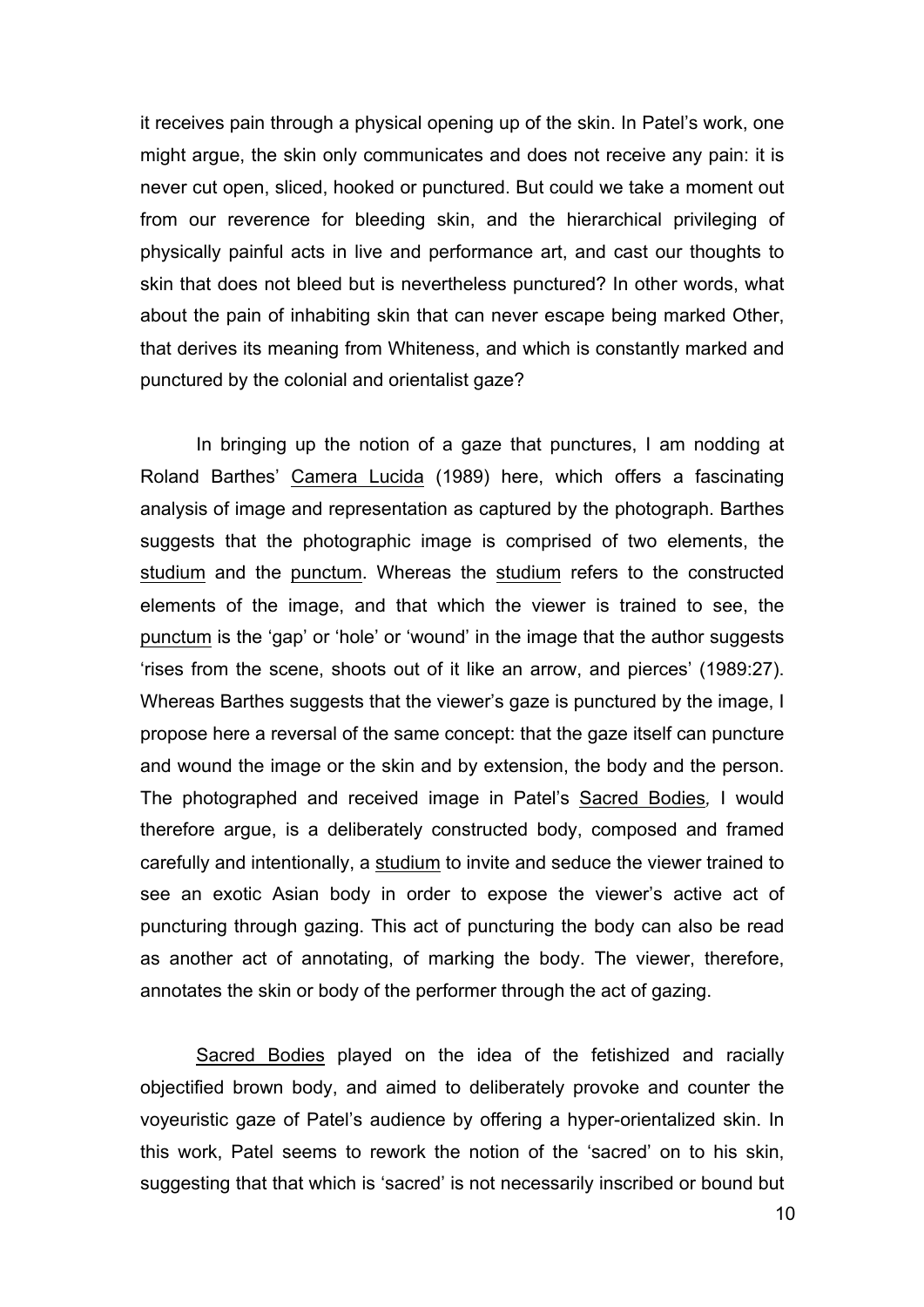often impermanent, found and re-found, written and over-written. Since Sacred Bodies, Patel has forayed into a number of areas of performance making, which include video work, live art, physical theatre work and installations of sculptures. In 2010, Patel continued his work on and through the skin in the collaborative project TEN. This was his first piece of live performance for the theatre featuring Patel himself, Mark Evans (a Scottish drummer) and Dave 'Stickman' Higgins (a drummer of West Indian, Irish and British-Lancastrian heritage). The piece involves scored, structured and choreographed movement sequences in which the bodies of three men move sometimes in tandem and sometimes against each other as they negotiate race, complex rhythmic cycles and red vermilion powder (or kanku). TEN is part theatre and part choreography, a piece that revolves around the autobiographical narratives of three men who 'cannot quite put a finger' on who they really are (Patel, 2010).

As the performance progresses Patel, Evans and Higgins begin to unfold their personal stories of confused belonging, hyphenated identities and colliding cultures. Their bodies begin to move in a scored rhythmic pattern, their voices overlap in a layered structure of polyphonic syllables and their hands begin to explore the red kanku*,* which is placed on a plate on stage. Soon, their pristine white shirts are taken off, and their bare torsos begin to get marked in dark red powder as the scored movements of their red-smeared hands slicing the air impacts on their bare flesh. The performers' arms move over their torsos, slicing it vertically and horizontally, until the red powder, mixed with their sweat, marks glistening red crosses on their bodies. As all three men negotiate a complex and repetitive rhythmic score of utterance and movement, the playful quality of the choreography gradually becomes urgent, heavy and desperate. The significance of the red cross of the English national flag, emblazoned on their skin like large gashes, is not lost on the audience. The marking on their bodies solicits the audience's desires, for their bare torsos invite our gaze towards the spectacle of revealed skin, but the violent slicing of the arms and the sharpness with which the three men shout out their rhythms makes any comfortable consumption of revealed skin as spectacle impossible.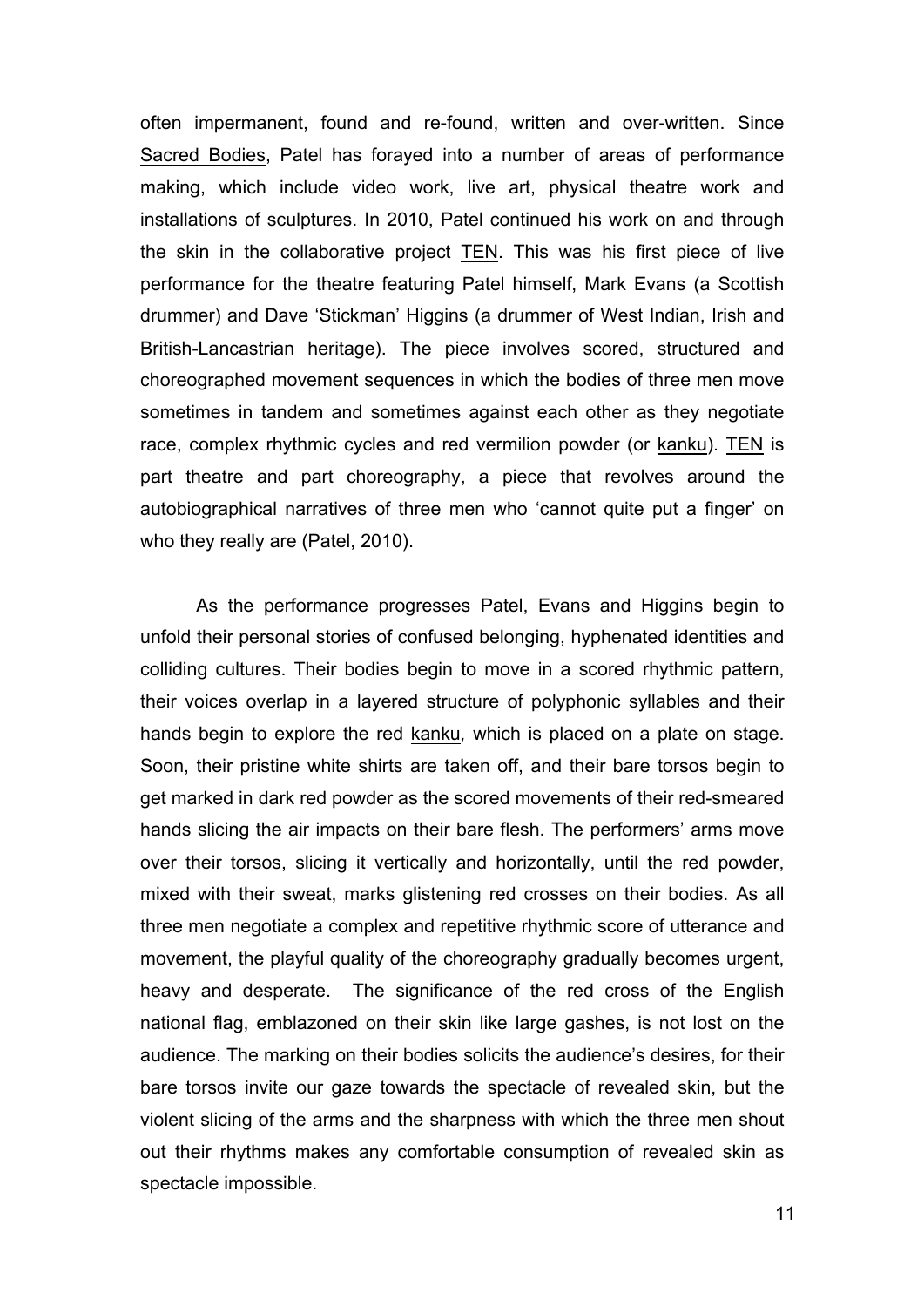Whilst Sacred Bodies involved annotating the skin to mark its irreducibility into heritage object, TEN engages in an annotative practice in which the skin becomes an embodied critique of ossified cultural identity and virile nationalism. The vulnerability of sweating and heavily breathing male bodies, whose displayed flesh is marked in giant and smudgy red crosses, signs of messy and impermanent identity, ultimately seems to ask: can we define or mark ourselves as culturally specific or bounded?

### **Conclusion: Annotated Skin as Performance**

I have focused on the work of the artist Hetain Patel here to locate the ways in which the annotated skin enable conceptual British Asian works such as Sacred Bodies and TEN to reveal not only certain inherent assumptions about ethnicity, race and cultural products, but also expose the audience's voyeuristic tendencies to consume fetishized bodies of colour. I have attempted to read the performance works of artists such as Patel's as embodied materials that place corporeal experience at the centre of discourses on cultural identity, and discussions on the heterogeneity and multiplicity of languages. In Patel's skin work, a historical language of archeology, layers, traces and palimpsest seem to be evoked. His skin-based performances offer a powerful inversion of Mike Pearson's archaeological metaphor, in that the older, given, and culturally marked skin becomes the entry point to a newer invisible skin of infinite new possibilities.

These annotative performances and choreographies reveal how our human skin 'is attributed a meaning and logic of its own' (Ahmed and Stacey, 2001: 5). The processes of annotating skin in performance also expose the intricate interconnectedness of our lived experience. As Cavanagh et al have suggested, skin has 'a biological life, a social life, a fantasy life, a somatic life, a political life, an aesthetic life, a life in "the lived body", and a cultural life -- all of which inform one another to shape what it means and how it feels to inhabit skin.' (Cavanagh et al. 2013: 3). Skin, like performance, is not simply a surface layer of inscribed culture, but a living, mutating, moving structure of stratified meaning, constantly open to new forms of inscription. It is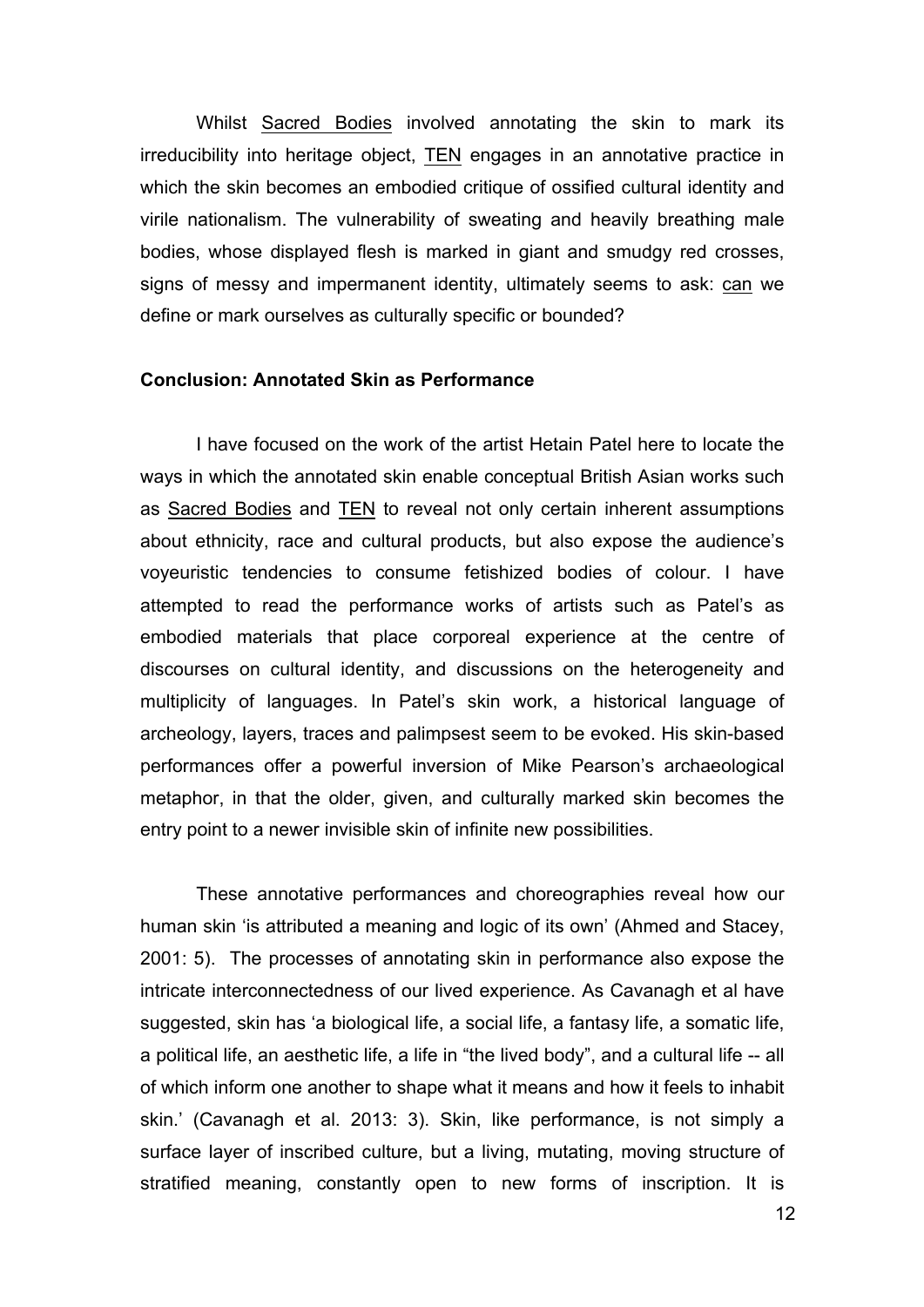semiotically charged with meaning owing to centuries of colour politics, and so often symbolic of identity and difference. Ironically, skin in and as performance, is perhaps also one of the most useful and powerful surfaces to offer us a way in to a de-colonized engagement with bodies.

### **Acknowledgements**

This article is informed by some wonderfully thought-provoking conversations with colleagues in the field who have listened and responded to drafts of this paper at different stages of its iteration, and who I would like to sincerely thank: Roberta Mock, Lee Miller, Victor Ramirez Ladron de Guevara, Royona Mitra, Johannes Birringer, Broderick Chow and Holly Maples.

# Notes:

1. Whilst most references to skin work or skin-based performances that follow are limited to Euro-American performance practices, skin annotation in performance can extend to a wide range of representational or nonrepresentational practices from various cultural contexts. The act and labour of painting the face in vivid colours in the Indian dance-drama form of Kathakali, or layering the face with make-up, ash or paint in the Japanese forms of Kabuki and Butoh for instance, can be read as annotative processes that might precede an act of performance but fundamentally inform the viewer's engagement with performing bodies. Powerful as these may be as instances of impermanent skin transformation, I have chosen to focus on avant-garde Euro-American performances that place the skin as central to questions around representation and difference.

2. Questions around the definition and meaning of movement, or dance, have been asked and explored by several postmodern North American choreographers since the 1960s, such as Trisha Brown in her 1970s architectural pieces or Steve Paxton in his minimalist walking or standing still performances, amongst many others.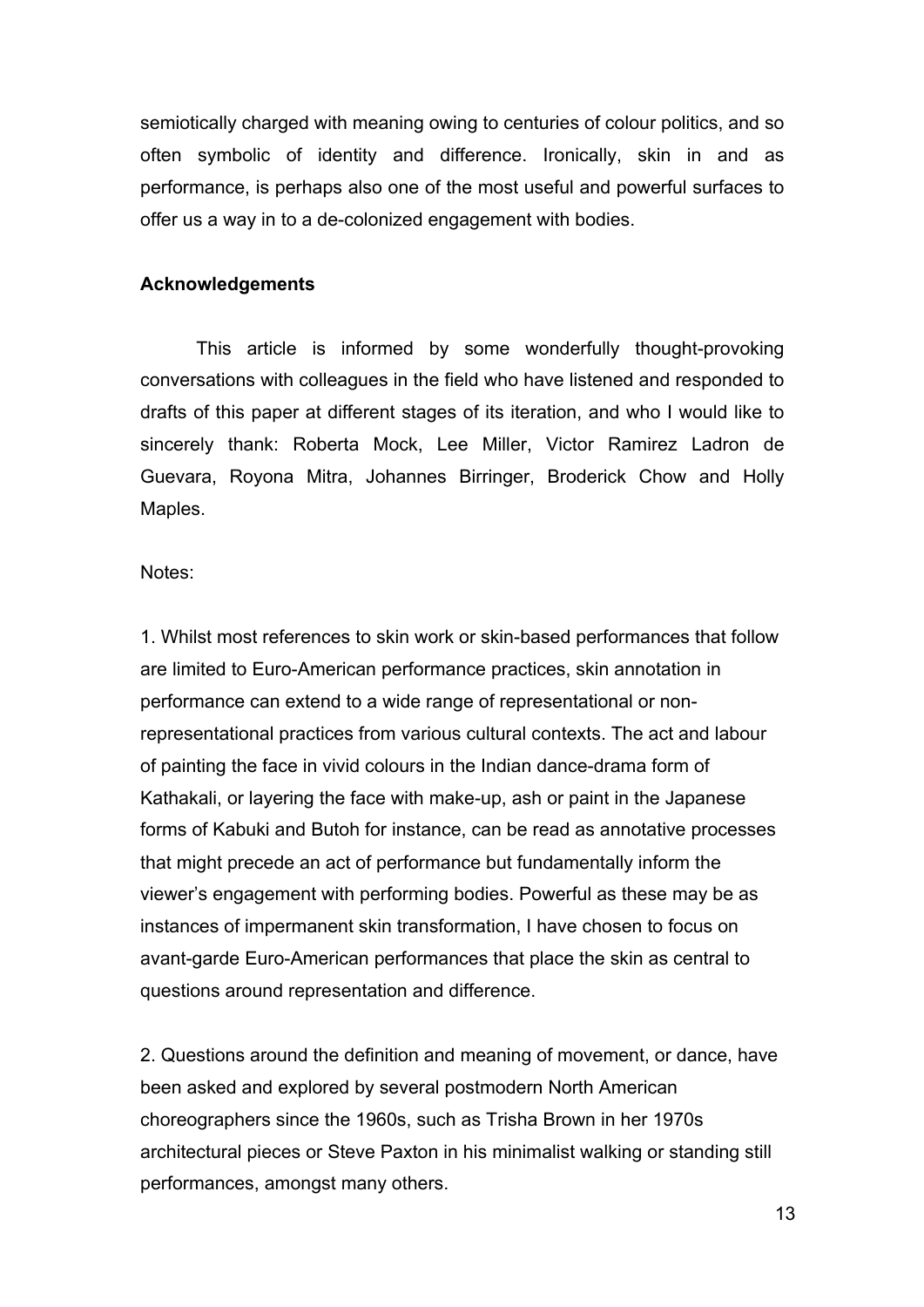3. Although in various parts of South Asia, some men use mehndi or henna as a natural substance to dye their hair or facial hair, and sometimes may also wear mehndi on the palms to mark a ritual, the intricate and decorative mehndi patterns on hands and feet are usually associated with female rituals of beautification.

# **References**

Ahmed, Sara and Stacey, Jackie eds. (2001) 'Introduction: Dermographies' in Thinking Through the Skin (Transformations series), New York and London: Routledge, pp. 1--17.

Barthes, Roland (1989) Camera Lucida, trans R. Howard, New York: The Noonday Press.

Cavanagh, Sheila L. et al eds. (2013) Skin, Culture and Psychoanalysis, Houndmills, Basingstoke: Palgrave Macmillan.

Chakrabarty, Dipesh (2002) Habitations of Modernity: Essays in the Wake of Subaltern Studies, Chicago and London: University of Chicago Press.

Connor, Steven (2001) 'Mortification', in S. Ahmed and J. Stacey, (eds) Thinking Through the Skin (Transformations), New York and London: Routledge, pp. 36--51.

Connor, Steven (2004) The Book of Skin, Ithaca, New York: Cornell University Press.

Fanon, Frantz (2008 [1952]) Black Skin, White Masks, London: Pluto Press.

Foster, Susan, ed. (1996) Corporealities: Dancing Knowledge, Culture and Power*,* New York: Routledge.